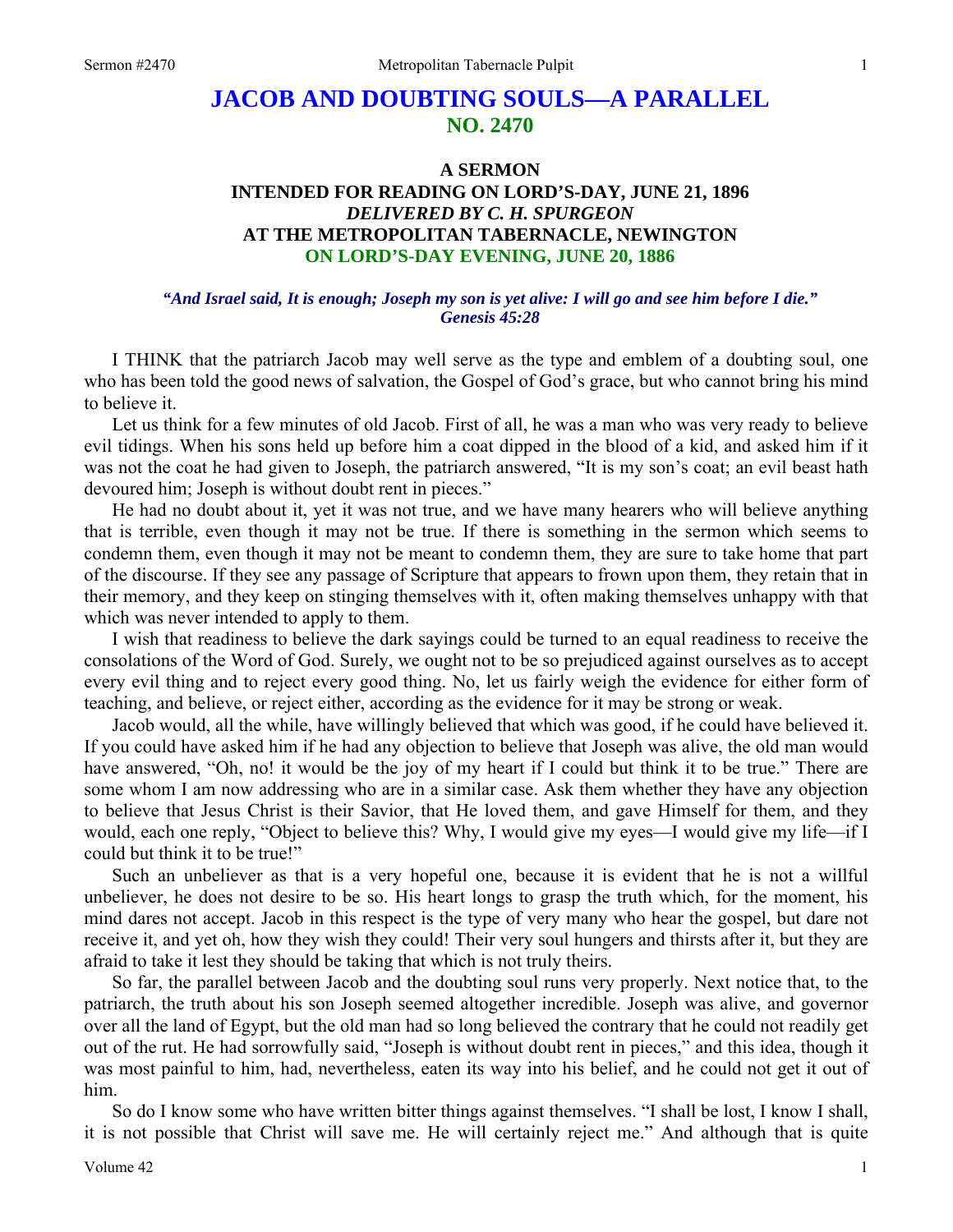untrue—as untrue as Jacob's belief that Joseph was dead—yet they have hugged their despair so long that they cannot give it up. They are like the man who refused to be comforted or those afflicted ones of whom we read, "Their soul abhorreth all manner of meat; and they draw near to the gates of death."

Oh, that the Holy Spirit would come upon these poor unwilling doubters, and help them to know that a falsehood, however long it is believed, is not the truth! Though we may be in despondency of spirit for years, yet, if there is no real cause for that despondency, it is a pity that we should continue in it. Oh, that the Holy Spirit would enable us to break those bands asunder, and joyfully to believe what is true that there is a Savior, an all-sufficient Savior, that all power is committed into His hands, and that He will rejoice this very hour to save and bless our souls!

The news appeared incredible to Jacob because it seemed "too good to be true." His eyes flashed for the moment with a joyful light. "Joseph alive? Joseph—my Joseph—ruler over all the land of Egypt?" And then the very brightness of the thought seemed to blind the eyes of his faith. "It cannot be true," said he, "it is too good to be true."

Suppose that one of you had lost a son many years ago, and that a person met you outside the Tabernacle and said to you, "That boy of yours, who was reported dead twenty years ago, is not dead, he is in Australia, alive and well," you would be staggered, would you not? And I have no doubt you would say to yourself, "It must be somebody like him or somebody else of the same name, it cannot be my son, it is impossible, do I not know that he is dead." You would hardly believe it, therefore, do not blame poor old Jacob for *his* doubts.

There are many who are, spiritually, just in that state. They say, "What! you say that Jesus died for me, that I have been redeemed with His most precious blood, that I can have my sins forgiven? It cannot be. What! that I can be taken up to dwell with Christ in heaven? Oh, that it were true! It cannot be true. I did sing, just now—

#### *"'Even me, even me, Let Thy mercy light on me;'"*

"but oh, surely, it cannot come to me! I must be left out, when the showers of blessing are falling, I cannot hope that there will be even a drop for me." Well, then, you and old Jacob are very much alike, I think you must be first cousins. Yet Jacob was wrong, and so are you, the news is not "too good to be true."

Through not believing his sons, Jacob began to faint in spirit. When they told him that Joseph was yet alive, we read that "Jacob's heart fainted, for he believed them not." There is nothing that so stops the action of the heart and brings on faintness of the spirit, as unbelief. As soon as the old man began to believe the good tidings that his sons brought, "the spirit of Jacob their father revived." Faith makes our spirits revive, but unbelief seems to strike us dead.

I do not wonder that some of you are sad, and dull, and unhappy, as long as you cherish your unbelief, you must be so. O Holy Spirit, deliver them from this unbelief! Revive them by enabling them to believe what is true, that there is a Savior, a Savior yet alive, a Savior who is Lord of all, able and willing to save them.

There, then, is the parallel between Jacob and a doubting soul.

But at last, Jacob rose out of his despondency and doubt, according to our text, "Israel said, It is enough; Joseph my son is still alive: I will go and see him before I die." I think the time has come for some others to say, "It is enough." After having been attendants on the means of grace, perhaps for thirty years or more, they ought to be able to say, "It is enough."

There came in here, last Lord's-day, from a distant part of the country, an aged man, a farmer. He came up on Saturday for no other reason but to find the Savior. He heard me say that I would see inquirers on Tuesday, so he was here then. He said, "I left my farm, though it is a large one," and then he told me something about himself, and he added, "I want to find the Savior. I thought, sir, I would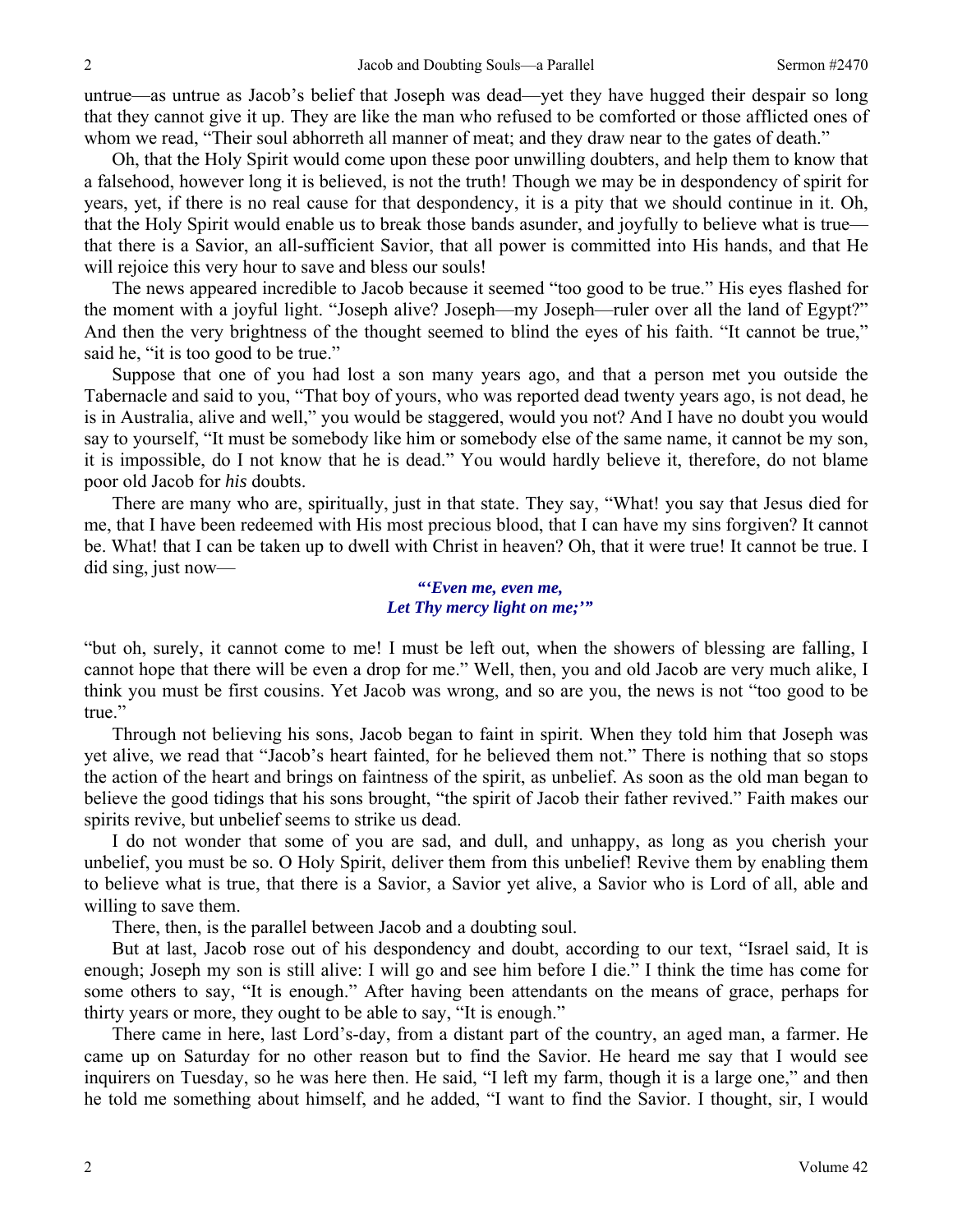come and see if I could find Christ on the Sabbath day, and I waited on that I might go to the prayer meeting on Monday night, and then come and speak to you about my soul."

I thought, "Yes, and it is worthwhile to leave your farm to find a Savior, it is worthwhile to come from a distant county of England, it would be worthwhile to come from the ends of the earth if one might but find the Savior." Ere I left him, I think he could say, "It is enough, Jesus is still alive, I will trust Him even now," and he went on his way rejoicing. Oh, that some others might be able to say with him, "It is enough"!

There are two points upon which I think Jacob could say, "It is enough." First, *the evidence was enough to convince him,* "It is enough; Joseph my son is yet alive." Secondly, *the conviction was enough to move him*, "I will go and see him before I die." The second point is quite as important as the first, indeed, it is that to which the first ought to practically lead us.

**I.** The first point is, that Jacob had ENOUGH EVIDENCE TO CONVINCE HIM, "It is enough; Joseph my son is yet alive."

The question for us to consider concerns, not Joseph, but Jesus. He is yet alive. He died upon the cross, but He has risen from the dead, and gone into the glory, "wherefore He is able also to save them to the uttermost that come unto God by Him, seeing He ever liveth to make intercession for them."

The evidence that good old Jacob had received was *personal testimony*. His sons said concerning Joseph, "We have been to Egypt and we have seen him." There have been many witnesses to testify that Christ is yet alive. Not only did the eleven apostles see Him many times, but over five hundred brethren at once saw the Son of God after He had risen from the dead. There is no fact in history that is better attested than the fact that He was crucified, and that He rose again.

The resurrection is as true after nearly nineteen hundred years as it was the day it happened, the distance of time does not alter the fact. Jesus Christ, the Son of God, who died on Calvary, and was buried in the tomb of Joseph of Arimathaea, the third day rose from the dead, no more to die, and ascended into heaven, where He sits at the right hand of God.

To this fact, His disciples bore unfaltering witness, they were honest, simple-minded men, without enough imagination to make up the story. They were so sure of this truth that they died rather than deny it, most of them died by the most painful forms of death, yet nothing could ever make one of them speak a word to the contrary.

They declared that they had seen Him, that they had eaten with Him, some of them could say that they had touched Him, and one had put His finger into the print of the nails. Yes, brethren, Jesus Christ is yet alive, and I pray that each one here may say, "The testimony of these many witnesses is true, I believe it. It is enough; Jesus is yet alive."

Moreover, the Holy Ghost bore witness to this fact, for after the ascension of the Savior, the Holy Spirit descended upon the apostles and their companions, and they began to speak with other tongues. They went into all the countries of the world, and wherever they went, they were able to speak the language without having to learn it. At the same time, the Holy Ghost enabled them to work miracles by which the sick were healed, and these two things together were the witness of the Holy Ghost that Jesus Christ the Son of God still lived, and that in His name salvation was to be preached to the sons of men. To me, this is evidence enough—the witness of faithful men, and the works of the Holy Ghost.

Beside that, there are many of us who are witnesses that, in answer to prayer, we have received pardon through the living Christ. We have also received, through that living Christ, a new life into our soul, we have passed from death unto life, and those who knew us before our conversion must notice a very remarkable change in us. They may not all admire it, but they must all admit it, and bear witness that we are now other than we used to be.

The Lord Jesus, in whom we have trusted, has given us new motives, new desires, in fact, a new nature, and a new life, and we are witnesses to this truth that He is a living Savior, still mighty to save. I wish you could all say, with regard to these witnesses, "It is enough." I do not know what more witnesses we can give you, and I may say of the apostles, and of all those who bear witness by the Holy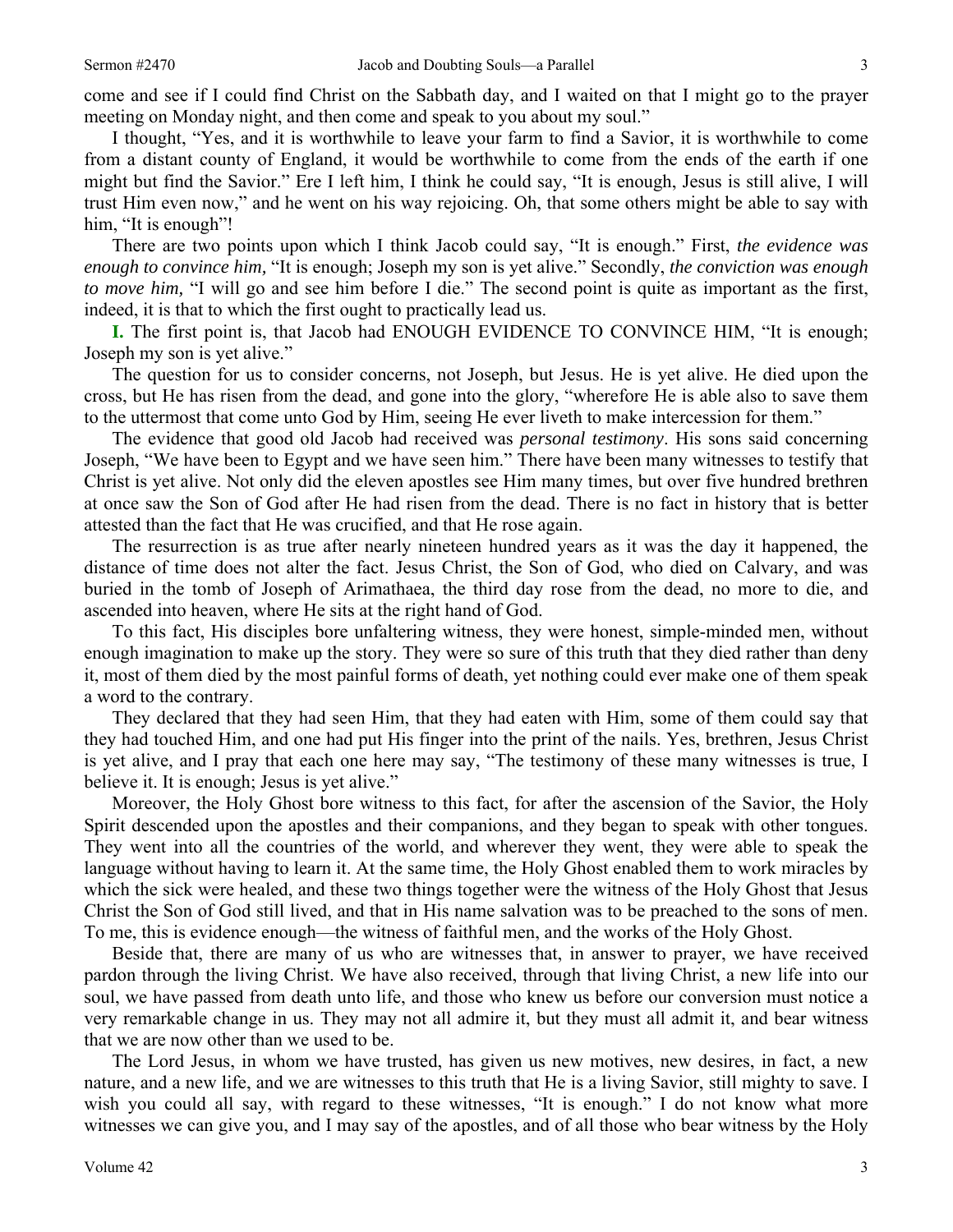Spirit, "If you receive not their witness, neither will ye believe though men should rise from the dead and bear testimony to the fact that Jesus lives to save the sons of men."

But then, Jacob had, in addition to this personal testimony of witnesses, the testimony of *accurate reports,* for we find that Jacob's sons told their father, "all the words of Joseph, which he had said unto them." Those words of Joseph were remarkable words, for he traced God's providence in all that had happened.

He said to his brethren, "God sent me before you to preserve you a posterity in the earth, and to save your lives by a great deliverance. So now it was not you that sent me hither, but God, and He has made me a father to Pharaoh, and lord of all his house, and a ruler throughout all the land of Egypt." Jacob knew that those words were after the manner of Joseph, for Joseph always lived in the fear and love of God.

As for our Lord Jesus Christ, He has come to teach us of the Father. He reveals God to us, that which He speaks to us, He speaks not of Himself, but in the power and in the name of God, and we know that His word is true, because it is a word which glorifies God and not man.

Joseph also spoke somewhat about his own position and power. "Tell my father," he said, "thus saith thy son Joseph, God hath made me lord of all Egypt." So, the Lord Jesus Christ has told us that all power is given to Him in heaven and in earth, and therefore we are to go and teach all nations, and bring them as disciples to His feet. The words He speaks concerning Himself are not boastful or false, but they are the utterance of a humble, meek, and lowly Savior who never said a word more or less than the truth.

Joseph had also spoken to them very tenderly and kindly about their father. He would do everything for his father and his brethren, giving them the best of the land, and our Lord Jesus has spoken very tenderly to us. "Come unto me," says He, "all ye that labor and are heavy laden, and I will give you rest." The words of the Lord Jesus Christ, if you hear them or read them, are their own witness.

There is a certain distinct unique majesty about the language of Jesus Christ which somehow penetrates to the hearts of men, and carries its own convincing witness into the mind. I pray you, then you who have for years heard His words—say, "It is enough, we have heard quite sufficient from Him to compel us to believe that He lives, and that He is able to save."

How long must He continue to speak to you who are now getting old hearers of the Gospel, and yet have not believed it? How much longer must we persuade, entreat, exhort in the name of the Lord Jesus? How much longer must His Words be read and quoted in your hearing? May God the Holy Ghost speedily end your indecision, and bring you each one to say, "It is enough; Jesus is alive, there is a living Savior, I will take Him to be my Savior"!

There were also *abundant tokens* which greatly helped to convince old Jacob, "When he saw the wagons which Joseph had sent to carry him," he said, "It is enough." To what shall I liken these wagons? It seems to me that some of you, who are doubting whether Christ will save you, ought to think to yourselves, "Well, there is the Sabbath day, which is a special token of God's love."

As I came here this evening, I thought to myself, "Why has God appointed a Sabbath day if He does not mean to give rest to men?" What a mockery it is to have one day in seven set apart for you to think of God if God does not mean to think of you! The very institution of the Sabbath seems to me to be a "wagon" in which to bring you to Christ.

And why does God send ministers to preach His Gospel? I said to myself, as I came here this evening, "I am going on the silliest errand that ever moved the foot of man, unless God means to save men by the message He has given me to deliver." What is the use of my talking, and talking, and talking, unless there is a living Christ, and unless that living Christ is really able to save?

He has sent you a minister who, with all his faults, loves your souls, and who would do anything within the compass of a human mind to bring you to Christ if he only knew how to do it. Surely, God did not send us to speak in His name, and move us to an agony about your souls, if He did not mean to bless you. So, the Christian ministry itself is like a "wagon" in which to bring men to Christ.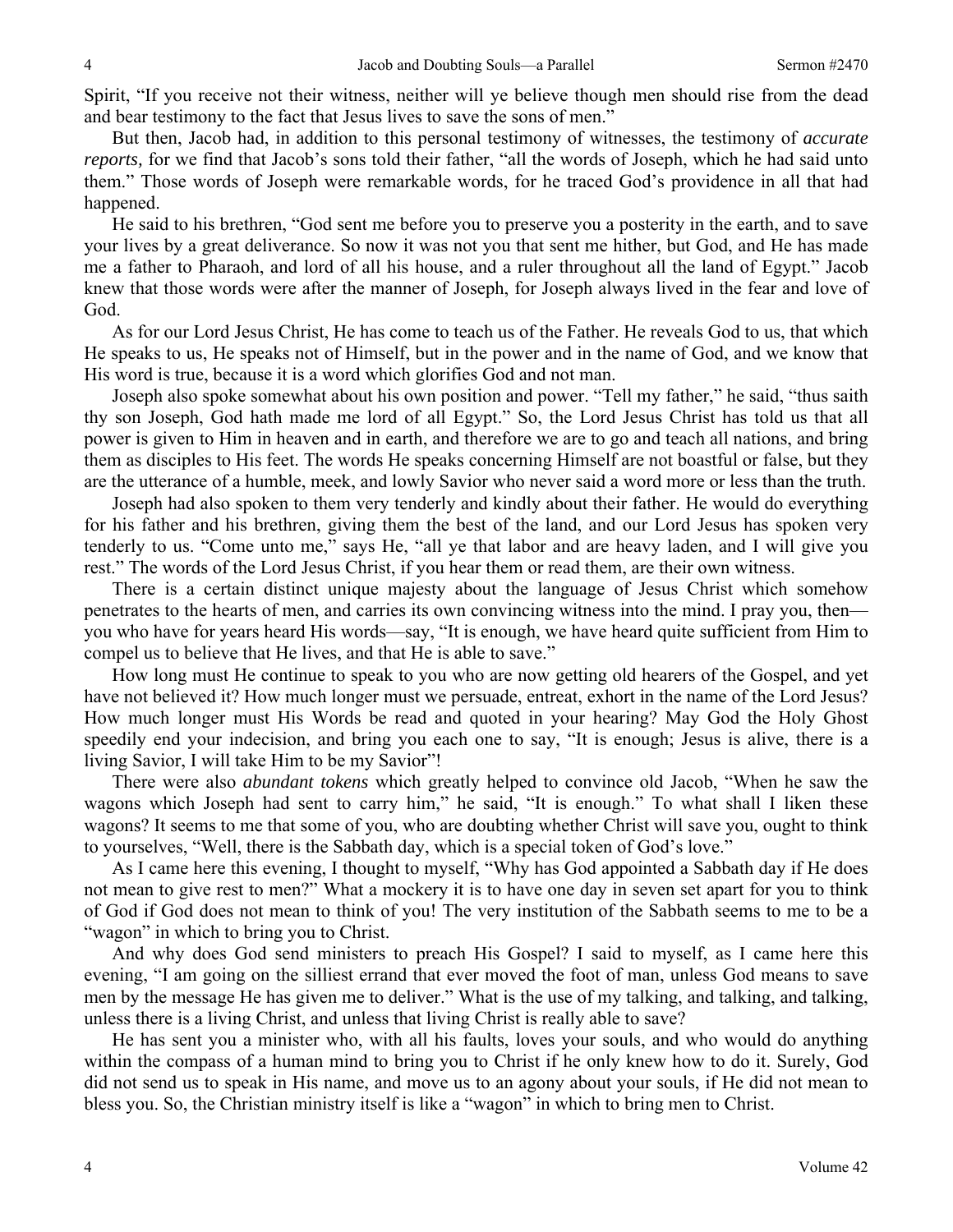I have often thought to myself, when I have been going home after preaching, "I have put the truth before my hearers so plainly that if they want to be saved, I have very clearly shown them the way to Christ." I used to attend the means of grace very, very often when I was under concern of soul, and to the best of my knowledge and belief I never heard the Gospel simply and plainly put to me while I was listening for it.

This is the pity, that so often our brethren preach very fine sermons, but they are no good to seeking souls, and they do not lead them to Christ. But as soon as I heard that poor Primitive Methodist preach Christ—and he preached Christ alone, because he did not know anything else, and I myself am very much in that condition—why, as soon as ever I heard that, I laid hold of it.

When fish are hungry, they bite at the bait, and if you really want Christ, you will at once lay hold of Him. If you do not accept Him, at any rate He has been plainly set before you, and if you refuse Him, you shall deliberately and willfully reject and refuse Him. I pray that you may not do that.

O sinner, play not the fool with your own soul! If you must play, go home to your children, pick up their toys, throw their balls and twist their skipping-ropes, but trifle not with your souls, and with God, and heaven, and hell! If I have lied to you about these matters, condemn me, for I deserve it, but if I have spoken the truth to you, hear me, or if you hear not me, hear the still small voice of your own conscience, or rather, hear the voice of God which has been speaking through me. Believe in Jesus now that you are under the influence of a ministry which may be to you what Joseph's wagons were to old Jacob.

Think also, why is it that you are instructed in the truths revealed in the Word of God? Why is it that there are so many expostulations and warnings in it? Why is it that this precious Book is put into all your homes? Why is it so full of invitations and promises, but that all this is intended to be a "wagon" to bring you to your Joseph, even to Jesus?

When you see God, as it were, moving heaven and earth to help you to salvation, bending providence in the direction of aiding you to hear and to believe the Gospel, surely you ought to say, "It is enough; Jesus is yet alive; God means mercy for me; Christ Jesus can save me, and He will save me."

#### *"Jesus sits on Zion's hill, And receives poor sinners still."*

The evidence brought before Jacob was sufficient to convince him, he said, "It is enough." Oh, that you also may say the same concerning the evidence brought before you!

**II.** But now comes the tug of war, THE CONVICTION WAS ENOUGH TO MOVE HIM. "Israel said, It is enough; Joseph my son is yet alive; I will go and see him before I die."

Oh! how many people there are in the world who say, "Yes, there is a Savior," and yet they are not saved! Some of you have often sung—

> *"There is a fountain fill'd with blood, Drawn from Immanuel's veins; And sinners, plunged beneath that flood, Lose all their guilty stains."*

Is it so? Do you believe that? Then, why have not you lost all your guilty stains? "He that believeth on the Son hath everlasting life." You never doubted the truth of that text, and yet you have not believed on the only-begotten Son of God, and you have not received everlasting life. I can understand those who reject the Scriptures altogether, and who deny that there is any Savior for sinners, I see where they are, and feel that there is some kind of consistency in their conduct, deeply as I grieve over it, but I cannot understand what you mean when you admit the truth of what we preach, yet do not practically obey it.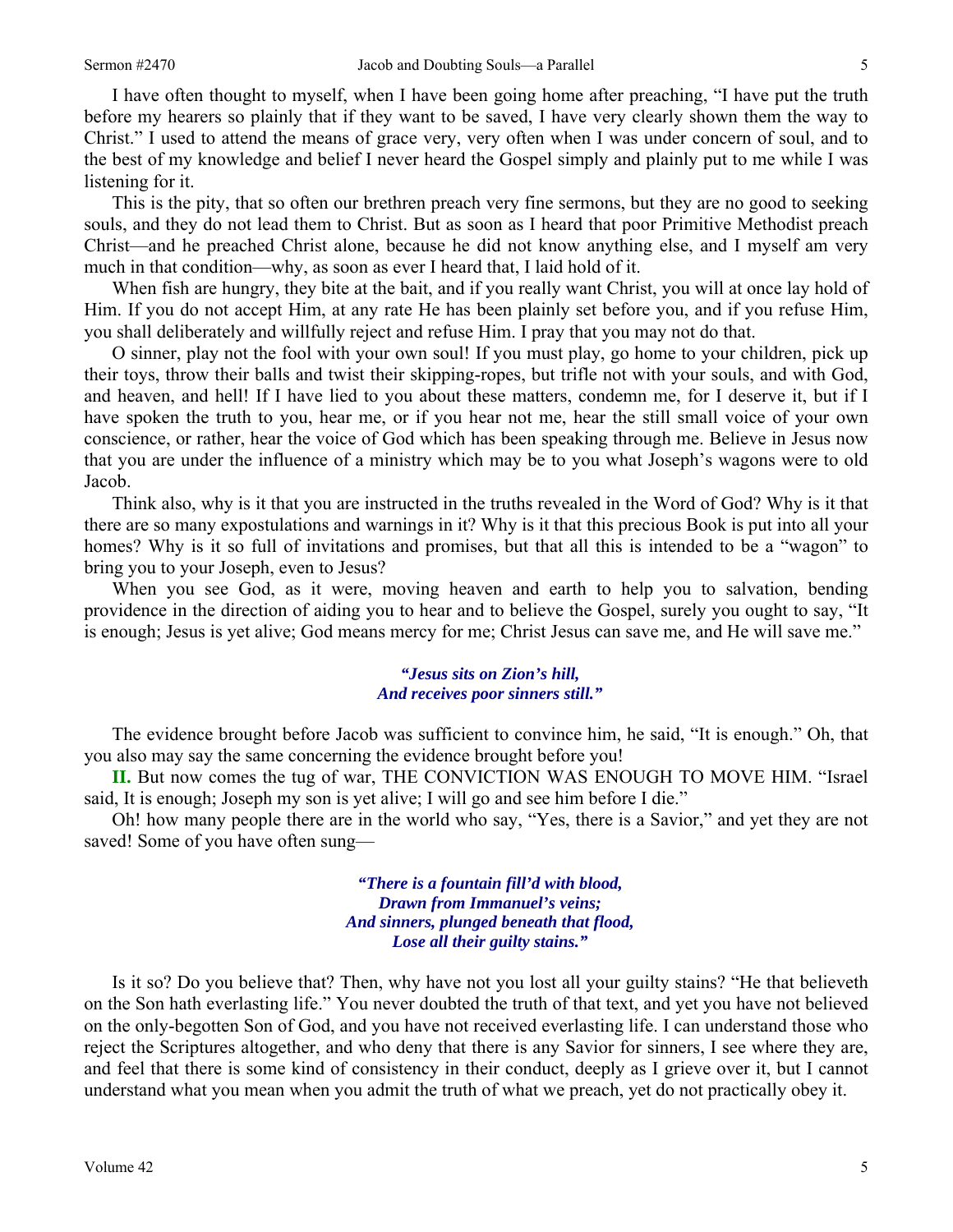If the Gospel be true, why do you not believe it? If you believe it, why do you not act upon it? It is not sufficient to merely say that you trust Christ for salvation, and then to fancy there is nothing further to be done.

I have often tried to expose that delusion by representing a pilot as being brought on board a vessel, and the captain and sailors saying that they all had confidence in him, that he would take the ship safely into the haven. They said they trusted him, but having declared their faith in him, they all went below, and lay down to sleep.

Now, of course, the pilot wanted to have the sails attended to, and the ship put in good trim, and he needed the helmsman to manage the rudder, so he called out, "What are you all doing down there? Why have you all run away from me?" And one of them answered, "Because we trust in you, you are the pilot, and you said you would bring us safely into port. We trust in you, so the captain has gone to his cabin, and all the sailors have gone to the fo'c'sle. You see, it is a wet night, a strong northwester is blowing, it is very cold, and we would rather be comfortable and snug in our berths than up there on deck. You said that you would bring us to the haven, and we trust in you to do it."

The pilot would of course reply, "You do not really trust in me, for if you did, you would do as I bid you. You are mocking me, you are insulting me, you have brought me on board your ship to make a fool of me, if you really trusted me, every man would take his proper place, and do his duty, and then, as I gave the word of command, it would be obeyed, and so you would be brought safely into port."

It is just so with Christ and ourselves, we trust Him entirely to save us, but we have no right to say that we are saved if we do not practically obey Him. It is beyond all excuse that men should know that they need a Savior, and that there is a Savior, and yet that they should not trust that Savior. It is as if Jacob had said, "Joseph is yet alive, but I shall not trouble my head about him." Oh, no, no, no! The patriarch does not talk like that, but he says, "Joseph is yet alive. I will go and see him before I die." And straightway, the poor old man and his household started to go down into Egypt, for the very next verse reads, "And Israel took his journey with all that he had."

One reason why Jacob wanted to go to Egypt was because *he wished to see his son*. Some of us know the delight of seeing again a dear son who has been absent from us for years, and of seeing him return again well. It is not so much a matter for us to talk about, it is rather a thing for our own hearts to rejoice over and to remember, and we often breathe the prayer, "God grant that we may see our beloved son again!"

Yet, after all, to see a son is but the gratification of a natural affection, there is a great deal more reason why we should, by faith, see our Savior, for he who truly sees the Son of God shall live forever. O dear hearts—

#### *"There is life for a look at the Crucified One!"*

A faith-look to God in human flesh, a believing sight of Him who bore our sins in His own body on the tree, will bring you life forevermore. I think that every sinner who knows that there is a living Christ ought to say, "I will go and see Him, whatever else I do not go to see."

There are some sights in the world of which we say, "I should like to go and see that." Well, you may forego all the things of beauty that ever charmed the eyes of men, but I charge you, do not forego this sight of the Lord Jesus Christ. He is the heaven of angels, He is the delight of God Himself, there is no true life for you other than that which will come through your looking to Him who says, "Look to me, and be ye saved, all you ends of the earth."

Since you believe that there is a Savior, I pray that you may be moved at once to say, "I will go and see him." May you be preserved from putting it off even till the daylight breaks again! This very hour, through your tears, look straight away to the cross, and may the Lord Jesus Christ reveal Himself to you, that in His light you may see light!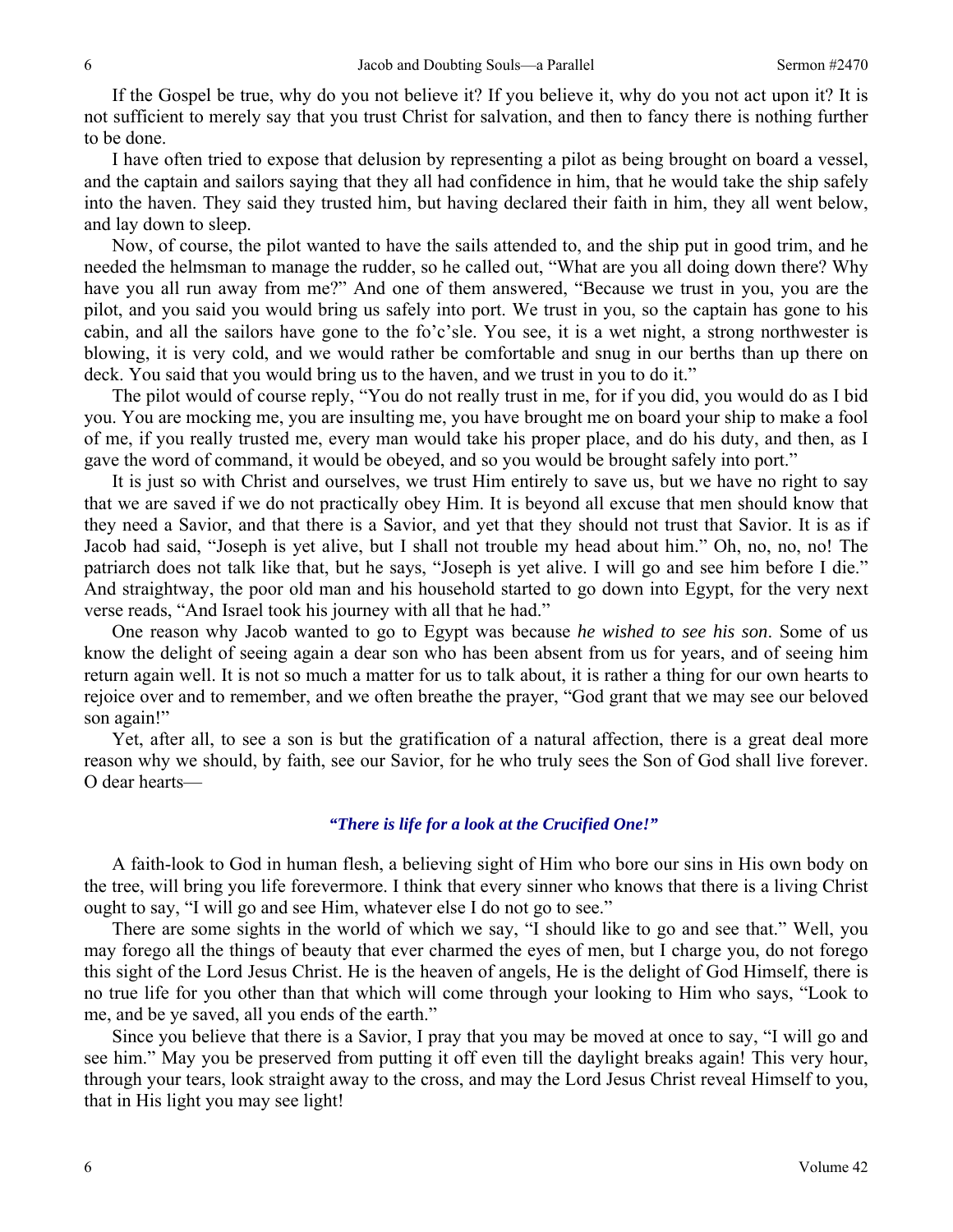Further, this old man, who said, "I will go and see my son," yet felt that *it was but for a little while*. He says, "I will go and see him before I die." He had seventeen more years to live, but he did not know that, he felt so old a man at one hundred and thirty that he thought he should only just manage to see his son, and perhaps die on his neck. He said, "But I will go and see him, even though it be only with my dying eyes. I will die with the sight of Joseph before me, and that will be enough to make me happy."

And dear souls, if you did but get to Jesus, you might be happy if you could only say, "Lord, now lettest thy servant depart in peace, for mine eyes have seen thy salvation." But it need not be death to you any more than it was to Jacob. Indeed, when you have seen Him, you shall live, and never die, but your eyes shall be opened to see yet more and more of Him, and the light of Christ shall so shine into your soul that you shall behold Him after a still more glorious fashion till He shall be the joy of your heart, and the heaven of your soul forever.

Therefore, since there is such a living Savior, go to Him, I pray you, and you shall not merely see Him for a little while, and then die, but you shall see Him and live forever. Therefore, hasten by faith to see Him this very moment.

Old Jacob also felt that *age should not hinder, but rather speed him*. He believed that he was soon going to die, but he said, "I will go and see him before I die." I think that Jacob's age really made him go more quickly. "Ah!" said he to himself, "I shall be dead soon, therefore, let me hasten down to Joseph, that I may see him before I die."

So, dear friends, do not let anyone say, "I am too old to be saved." Who is too old to trust Christ? Who is too old to seek and find the Savior? I have often heard stories told about people not being converted until after they are five and forty, or thereabouts, but that is all untrue, and I do not believe a word of it.

I have seen just as many people in proportion converted at one age as at another. There are more young people in the world than there are aged persons, and therefore there are more people converted, by God's grace, while they are young. There are fewer old people than young ones, but I do thank God that, even in this building, I could point out a great many who I know who were baptized after their hair had grown grey. Some of them put their trust in Jesus when they were threescore years and ten, and others even later than that.

There was a dear old brother who came in here when he was past eighty years of age, and he found the Savior. He was such a Little-faith or Feeble-mind that he hardly dared to speak to any of us as he came in and out among us, but at last he said to himself, "I must join the church." I fancy that he was eighty-eight when he was baptized, and he was so happy with us for about six months, and then he gently slipped away and went home. I am sure I never saw a more childlike person, or a more genuine conversion than that of this dear old man.

However old you are, friend, come along. If Methuselah were here, I would preach to him the same Gospel that I would teach to one of these dear girls, for, however old a sinner is, there is nothing in the Gospel about limiting it to persons of a certain age. "Go ye into all the world, and preach the Gospel to every creature," does not mean, go and begin picking out the creatures, and saying, "I only preach the Gospel to people who are under a specified age." Go home, and go to bed, sir, if that is how you talk, Christ never sent you on such an errand as that.

He sent us to preach the Gospel to every creature, and to you who are almost worn out, if there be but life in you, I cry, "Come along, trust in Jesus, and He will save even you."

> *"While the lamp holds out to burn, The vilest sinner may return;"*

and returning, he shall find Christ.

Be quick about it, however, you who are getting on in life, you who are far advanced in years, and may God bless you!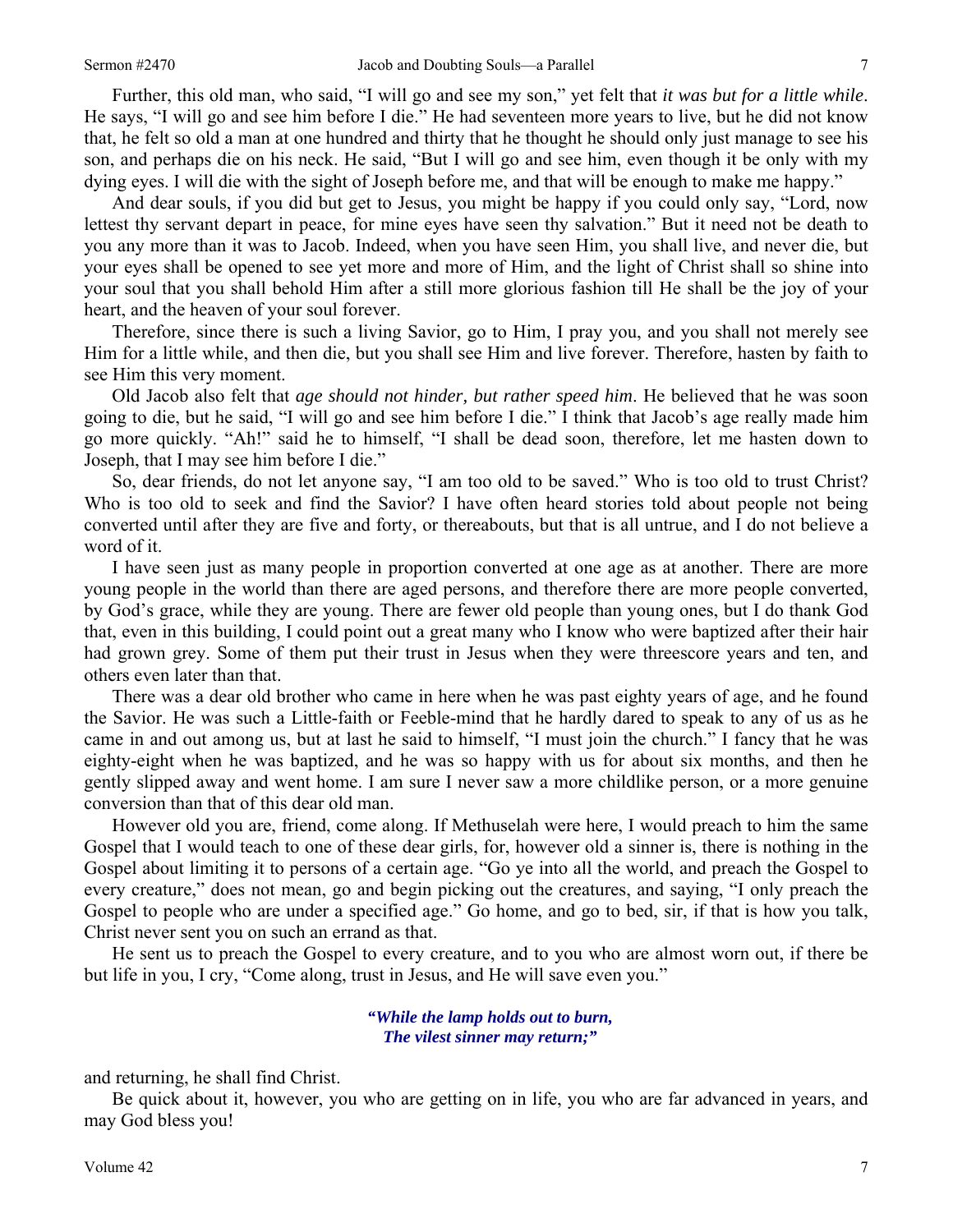Yesterday I had many kind letters congratulating me on completing my fifty-second year, but there was one that did a little surprise and amuse me. One brother writes that he has read my sermons for many years, and that, *at my advanced age,* he cannot pray that I may have many returns of the day, but he does trust that God may spare me at least two or three years longer for the good of the church.

Well, as I read the letter, I could not help smiling, as you do, for I do not feel that I am quite as advanced in age as that, but still, I thought that, perhaps, this brother's letter might be prophetic. We may be older than we think we are, and two or three years may be all the time we are to have here. At any rate, I will try to work for Christ as earnestly as if I had only two or three years to live, and then it may be that He will add to us yet more, and if not, what does it matter? We shall go home to Him who sent us, and be gathered to our Father in peace.

Once more, old Jacob was not kept back from going to see his son because it *was a long journey into Egypt*. Journeys appear longer to old men than they do to young folk, and it was a very great undertaking to go so far with those seventy and more people around him. There would be a deal of packing up to be done, and there were no Pantechnion vans in those days to carry everything for the whole company. It was the transplanting of a grand old tree, and it was a difficult task to move so venerable an oak, with such wide-spreading roots and branches. Yet Jacob said, "I will go and see Joseph before I die."

Now, dear friend, if it does seem a long way to Jesus, yet undertake the journey, and if you can persuade your wife and all your children to go, so much the better. Christ will receive them all in Goshen, and they shall dwell with Him forever. I wish that there might be a blessed migration of many who have been rooted to the soil of the old Canaan, the sinful place, who will now go, not down to Egypt, but up to Jesus in the land of plenty and of purity, to dwell with Him forever.

That which ruins so many is that hesitancy, that delaying, that halting between two opinions, which I find in the original is hopping upon two twigs, and never resting upon either, let not that be the case with you. Procrastination is the devil's net in which myriads are entangled to their utter destruction, may the Lord deliver any of you who have been caught in it!

Decide for Christ now, I beseech you, may the Holy Spirit constrain you to decide at once, for Christ's sake! Amen.

### **HYMNS FROM "OUR OWN HYMN BOOK"—241, 508, 607**

# **EXPOSITION BY C. H. SPURGEON**

## *GENESIS 45:9-28 AND JOHN 5:24-44*

**Genesis Chapter 45. Verse 9.** *Haste ye, and go up to my father, and say unto him, Thus saith thy son Joseph, God hath made me lord of all Egypt: come down to me, tarry not:*

Joseph, having made himself known to his brethren, bids them return to their father, and bring him down to Egypt to see his long-lost son.

**10-11.** *And thou shalt dwell in the land of Goshen, and thou shalt be near unto me, thou, and thy children, and thy children's children, and thy flocks, and thy herds, and all that thou hast: and there will I nourish thee; for yet there are five years of famine; lest thou, and thy household, and all that thou hast, come to poverty.*

It is just like Joseph to speak thus kindly, and to put the invitation so attractively to his father, "Thou shalt be near unto me." That would be the greatest joy of all to old Jacob, and this is the greatest joy to a sinner when he comes to Christ, our great Joseph, "Thou shalt be near to me." It is not merely that He gives us the land of Goshen to dwell in, but He promises that we shall be near unto Him, and that is best of all.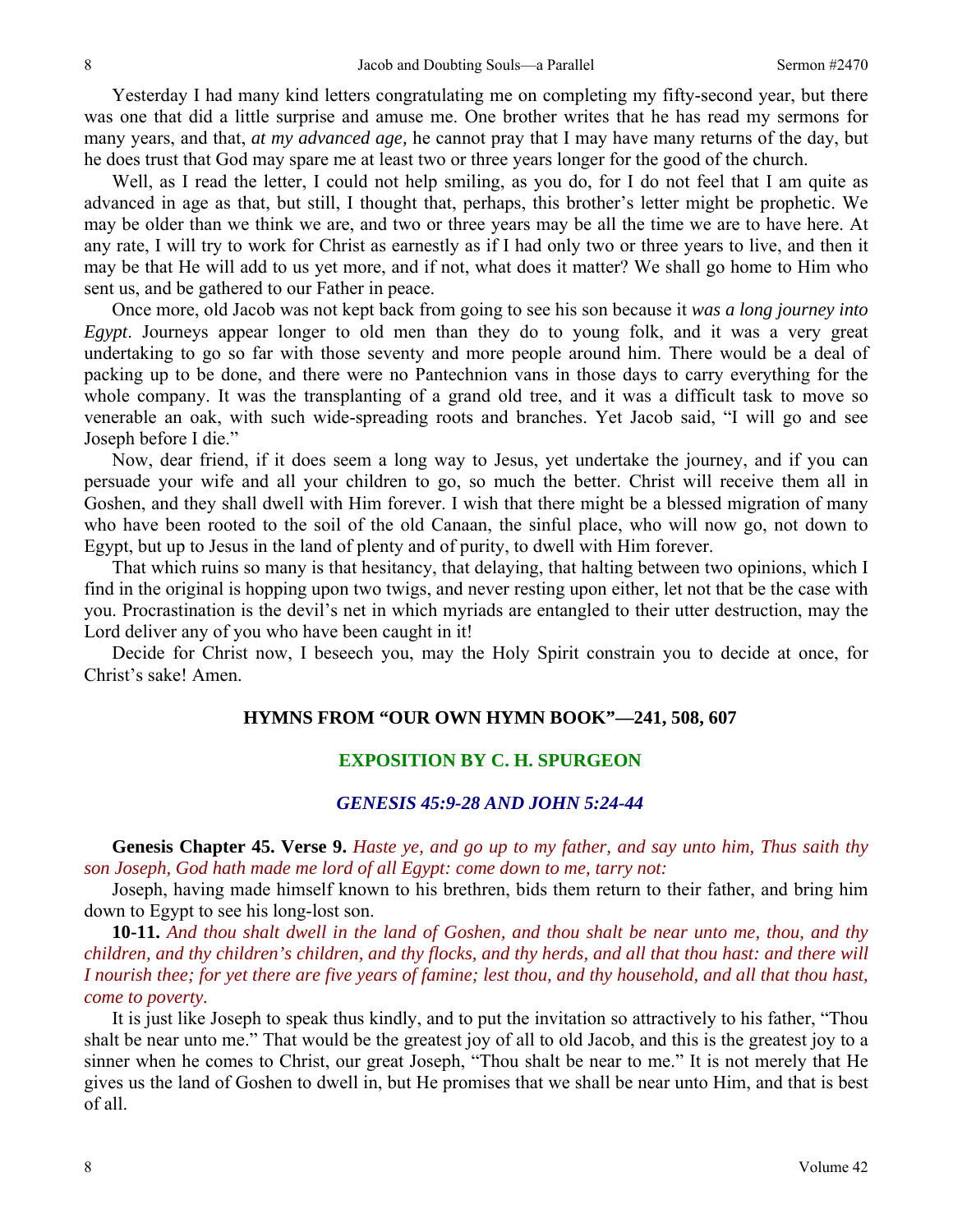**12-22.** *And, behold, your eyes see, and the eyes of my brother Benjamin, that it is my mouth that speaketh unto you. And ye shall tell my father of all my glory in Egypt, and of all that ye have seen; and ye shall haste and bring down my father hither. And he fell upon his brother Benjamin's neck, and wept; and Benjamin wept upon his neck. Moreover he kissed all his brethren, and wept upon them: and after that his brethren talked with him.* 

*And the fame thereof was heard in Pharaoh's house, saying, Joseph's brethren are come: and it pleased Pharaoh well, and his servants. And Pharaoh said unto Joseph, Say unto thy brethren, This do ye; lade your beasts, and go, get you unto the land of Canaan; and take your father and your households, and come unto me: and I will give you the good of the land of Egypt, and you shall eat the fat of the land. Now thou art commanded, this do ye; take you wagons out of the land of Egypt for your little ones, and for your wives, and bring your father and come. Also regard not your stuff; for the good of all the land of Egypt is yours. And the children of Israel did so: and Joseph gave them wagons, according to the commandment of Pharaoh, and gave them provision for the way. To all of them he gave each man changes of raiment; but to Benjamin he gave three hundred pieces of silver, and five changes of raiment.*

Benjamin was his full brother, so he loved him best, and gave him most.

**23-24.** *And to his father he sent after this manner; ten asses laden with the good things of Egypt, and ten she asses laden with corn and bread and meat for his father by the way. So he sent his brethren away, and they departed: and he said to them, See that ye fall not out by the way.*

This was a sure sign that Joseph knew his brethren, and they might well recognize him even by that precept, for their consciences must have told them that it had been their common habit to fall out either with or without occasion, so he bids them not to do so.

**25-28.** *And they went up out of Egypt, and came into the land of Canaan unto Jacob their father, and told him, saying, Joseph is yet alive, and he is governor over all the land of Egypt. And Jacob's heart fainted, for he believed them not. And they told him all the words of Joseph, which he had said to them:*  and when he saw the wagons which Joseph had sent to carry him, the spirit of Jacob their father *revived: and Israel said,—*

See how quickly the patriarch changes from Jacob into Israel; when his spirit if revived, he becomes Israel.

**28.** *It is enough; Joseph my son is yet alive: I will go and see him before I die.* 

Now we are going to read in the Gospel according to John, the fifth chapter, beginning at the twentyfourth verse.

**John Chapter 5. Verse 24.** *Verily, verily, I say unto you, He that heareth my word, and believeth on him that sent me, hath everlasting life,—* 

If we truly believe the word of Christ, and trust in Him who sent His Son into the world, we have at this moment everlasting life.

**24.** *And shall not come into condemnation; but is passed from death to life.*

What a grand verse this is! It is worthy to be written in letters of gold at every street corner, would that we all knew the fullness of its meaning by heartfelt experience!

**25-30.** *Verily, verily, I say unto you, The hour is coming, and now is, when the dead shall hear the voice of the Son of God: and they that hear shall live. For as the Father hath life in himself; so hath he given to the Son to have life in himself; and hath given him authority to execute judgement also, because he is the Son of man. Marvel not at this: for the hour is coming, in the which all that are in the graves shall hear His voice, and shall come forth; they that have done good, unto the resurrection of life; and they that have done evil, unto the resurrection of damnation. I can of mine own self do nothing: as I hear, I judge: and my judgment is just; because I seek not mine own will, but the will of the Father which hath sent me.*